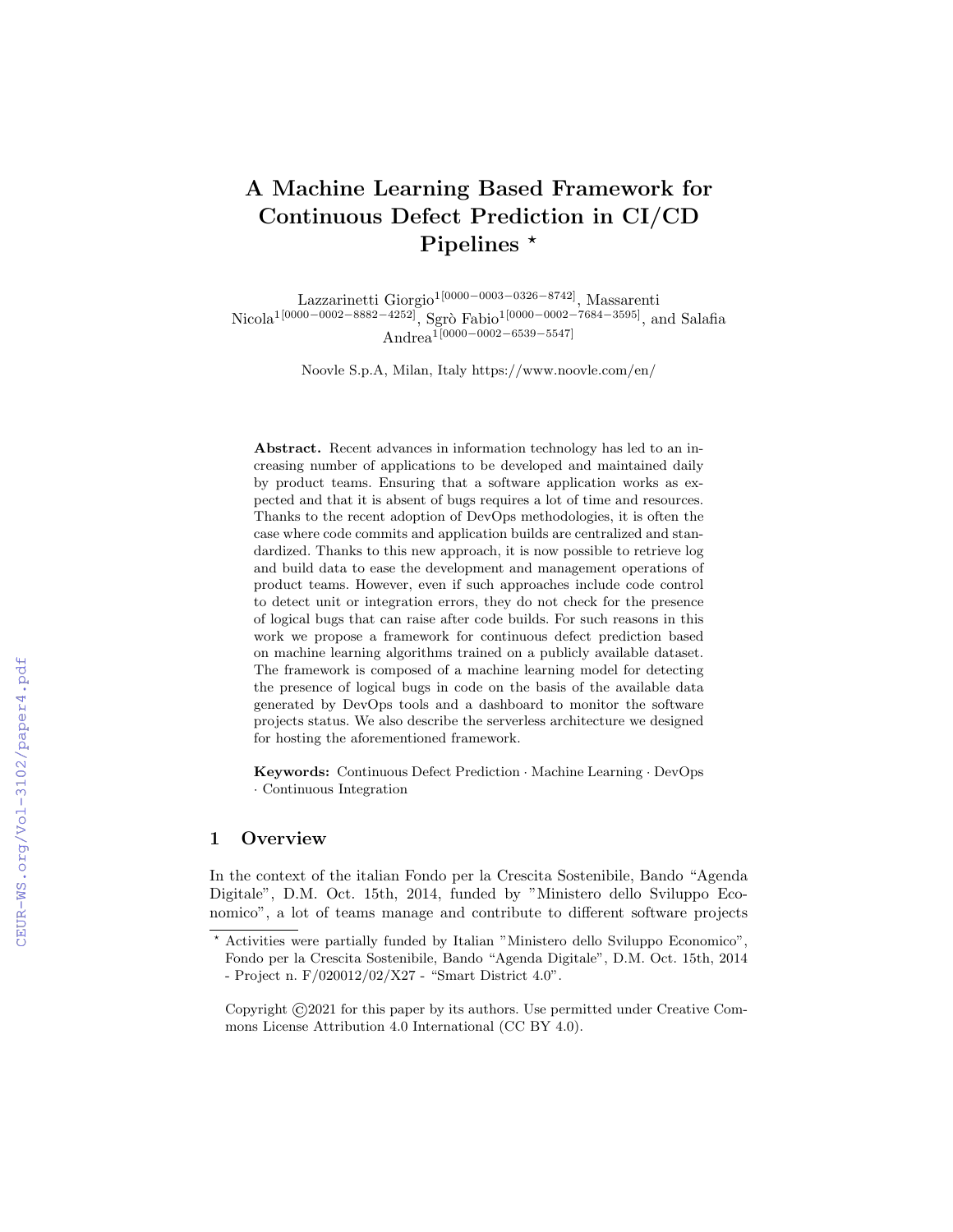daily. Given the high number of activities that must be taken into account, such as managing branches (development, stage, production, features), architecting software applications, coordinating the developers and interacting with project managers, it's useful to have some automatic tools that alert the developers in case bugs are detected in code. For such a reason, we propose a framework that aims at easing the management and development activities and that integrates with DevOps methodologies, with a focus on Continuous Integration (CI) and Continuous Delivery (CD) operations. With CI/CD operations, thanks to analysis tools such as Jenkins [33], it is possible to detect and avoid unit or integration errors before shipping applications to production environments. However, such tools are not able to detect logical bugs and therefore to block builds triggered from commits. For this reason we decided to develop a methodology based on machine learning techniques to detect if a commit could contain a logical bug. The final goal is that of using the proposed methodology to build a monitoring framework integrated with CI/CD operations to allow a visual exploration of the status of each software project to evaluate the quality of the software produced and, in case the machine learning model detects issues, to automatically raise alerts in order to fix the bug before it reaches production environments.

The rest of this paper is organized as follows: Chapter 2 describes the state of the art for continuous defect prediction whereas Chapter 3 describes the dataset, the preprocessing operations, the models used and the developed dashboard. In Chapter 4 some infrastructural considerations are described. Finally, Chapter 5 draws some conclusions and some future work.

# 2 State of the art

DevOps is a software development methodology used in computer science that aims at enhancing communication, collaboration and integration between developers and information technology operations [1]. DevOps wants to respond to the interdependence between software development and IT operations, aiming to help an organization to develop software products and services more quickly and efficiently [2]. DevOps automated analysis systems generate huge amounts of data that can be used to detect unnecessary processes, monitor production and predict bugs. Server logs can reach hundreds of megabytes in a short time while additional monitoring tools, like Jenkins [33] or SonarQube [34] can generate gigabytes of data. Quantities force developers to set up automatic checks with the use of thresholds for identifying problems. However, the thresholds are not optimal in this context, given the scarce generalization of the parameters and the zero adaptation to the infrastructure over time [3]. Moreover, generally, the systems used in projects that adopt DevOps are many and of different nature. Each system monitors the health and performance of applications in different ways. It is therefore difficult to find relationships between different data sources. Thus, a better approach to analyze this data in real time is through the application of machine learning techniques, which allow to give a new vision of the metrics collected with the DevOps tools. Machine learning techniques applied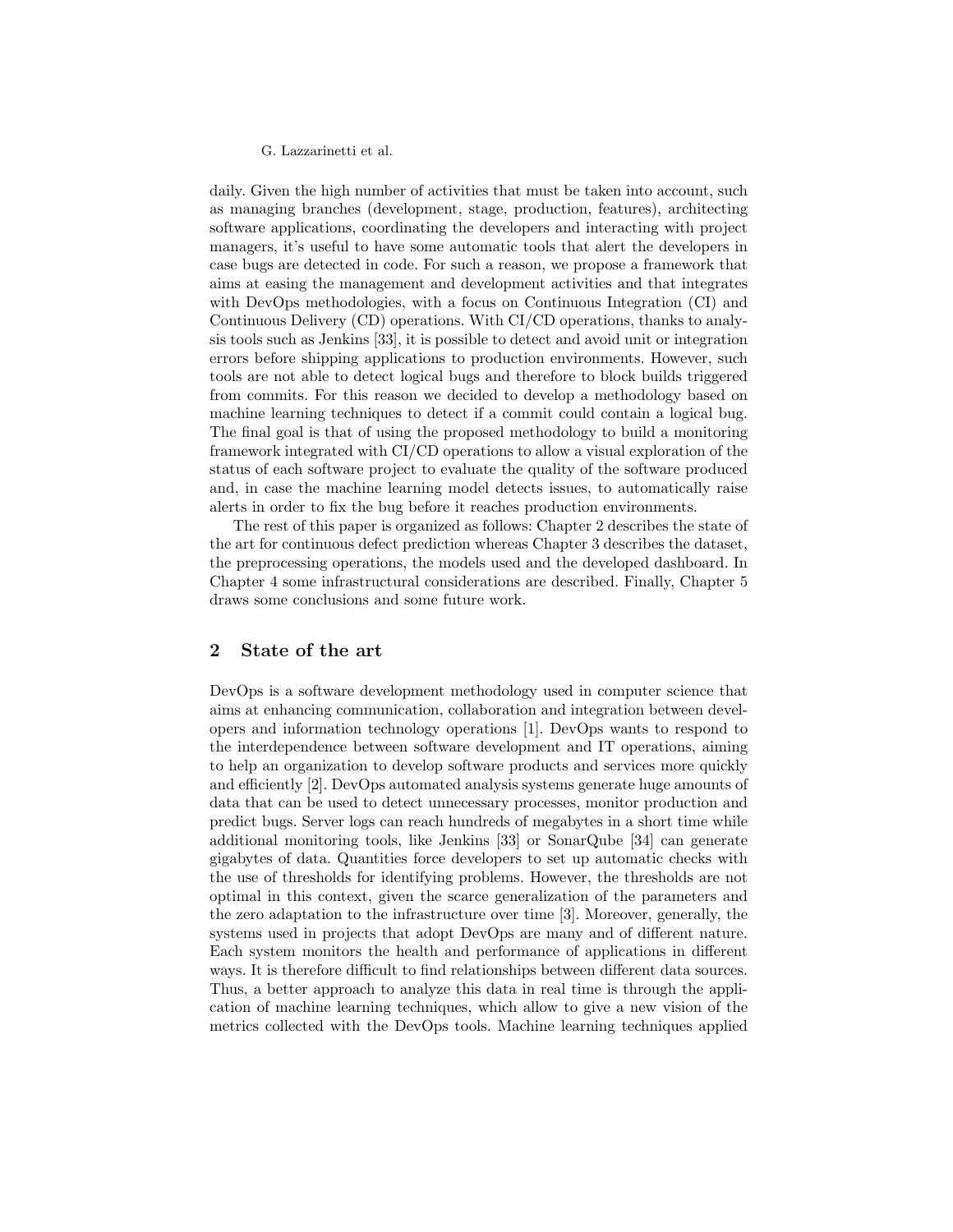in this context allow to monitor the progress of deliveries and the presence of bugs using data collected by continuous integration systems. Machine learning systems can also use input data of a different nature to produce a more robust view of the applications on which they are used [4].

When it comes to software bugs, they usually appear during the software development process and are difficult to detect or identify, thus developers spend a large amount of time locating and fixing them. In order to detect them, many machine learning algorithms have been developed and tested [12]. Indeed, machine learning algorithms can be applied to analyze data from different perspectives and can benefit from the large amount of code production metrics that are also used by developers to obtain useful information. Many examples of machine learning solutions for detecting software bugs have been implemented. For example in [14] a combination approach of contexts and Artificial Neural Network (ANN) is proposed. In [15] three algorithms are compared, namely Naive Bayes (NB), Decision Tree (DT) and ANN, showing that DT has the best results over the others. In [16] Bayesian Network (BN) and Random Forest (RF) are compared, showing that BN can outperform RF. Differently, in  $[17]$  NB, RF and ANN are compared, showing that RF is better than the others. In [18] also deep learning techniques are proposed, showing good performance.

From all these studies emerge that, apart from the choice of the algorithm that varies according to the used dataset, software metrics are extremely important for fault prediction in quality assurance, hence, identification of proper metrics is essential in all software projects [9]. D'Ambros et al. [5] proposed a benchmark to compare prediction techniques on five publicly available datasets focusing on the different metrics related to code production, such as line of code, code complexity [6], number of changes [7] or previous fault [8].

In the context of DevOps CI builds, software bug detection plays an extremely important role, particularly at change-level. Change-level defect prediction, also known as just-in-time defect prediction, aims at predicting defective changes (i.e. commits to a version control system) and is more practical because it can not only ensure software quality in the development process, but also make the developers check and fix the defects just at the time they are introduced. There are a lot of studies about this. For example, in [13] the authors propose a deep learning based approach over six different datasets, showing good results in this kind of task. Indeed, their framework relies on a preprocessing and feature engineering step and on the definition of the deep neural network classifier. The chosen model differs from the proposal of  $[10]$ , that relies on Logistic Regression (LR), because LR considers the contribution of each feature independently and performs well only when input features and output labels are linearly correlated. For such reasons, in [13] the authors propose a Deep Belief Network (DBN) which has the advantage of generating new non-linear combinations features given the initial set of features.

Scientific community also proposed several datasets related to continuous defect prediction. In [11] the authors make available 11 million data rows retrieved from CI builds that embrace 1265 software projects, 30022 distinct com-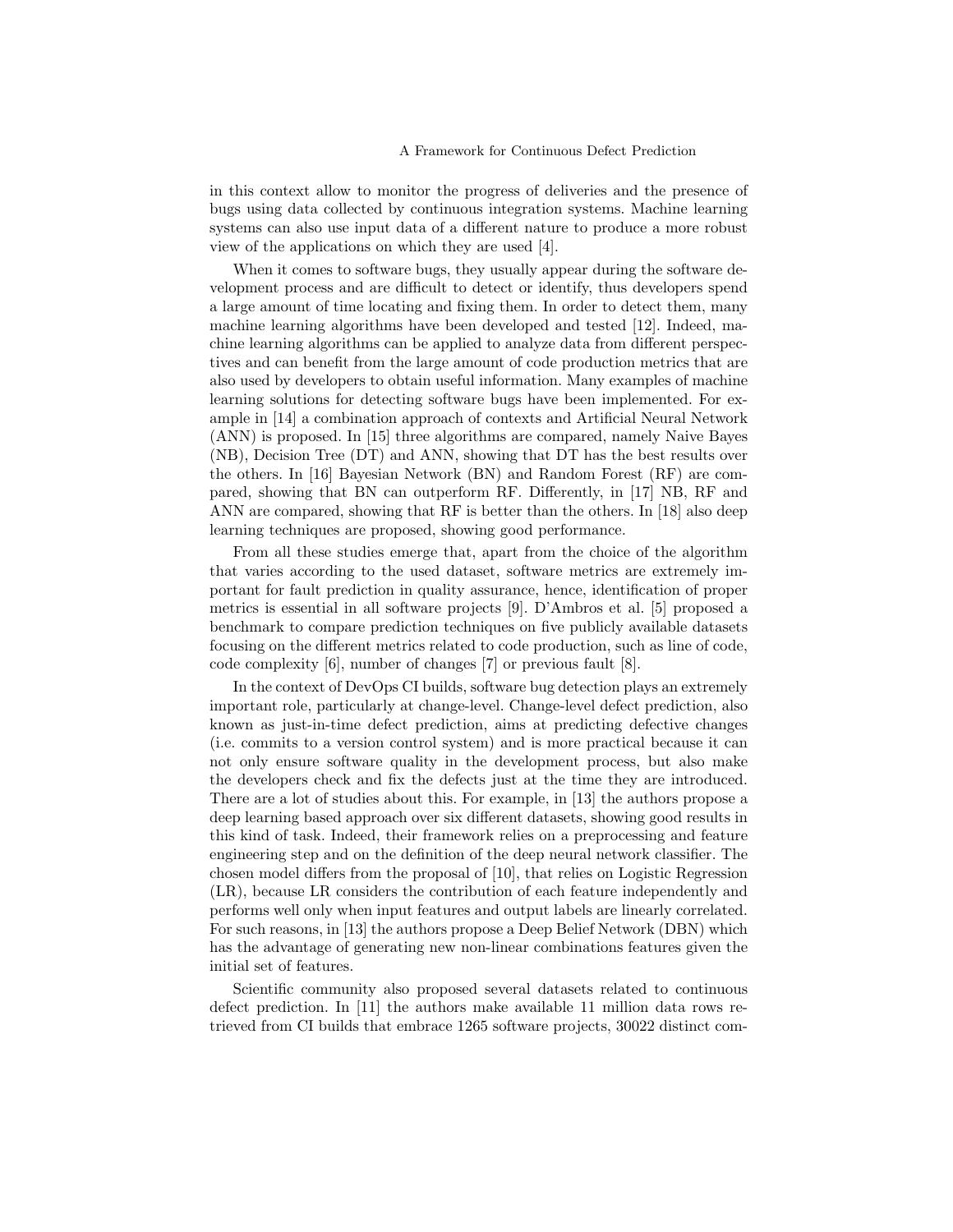mit authors and several software process metrics. Another well known dataset for continuous defect prediction is the Technical Debt Dataset [19], a curated set of project metrics data from 33 Java projects from the Apache Software Foundation. It has been produced using four tools, i.e. PyDriller [22], Ptidej [35], Refactoring Miner [23] and SonarQube. The Technical Debt Dataset includes information at commit granularity, such as the commit hash, the date, the message, on the refactoring list applied in each commit, on the code quality, such as the list of detected issues related to a commit, the style violations, the detected anti-patterns and the code smells. Other included information are the Jira [25] issues retrieved from the project's issue tracker as well as the fault-inducing and the fault-fixing commits, that are the association for each fixed fault of the commit where the fault was created and where the fault was fixed.

## 3 The Framework

The objective of this research is to develop a framework capable of identifying bugs from commited code in order to provide from the one hand a synoptic point of view of the status of software projects and from the other hand alerting if some inconsistencies and logical bugs are detected.

The proposed framework consists of three main components: a data processing pipeline, a machine learning model for classification and a monitoring dashboard. In the following sections we will described all these components in details, by focusing on the publicly available dataset used for training the model, the preprocessing operations executed to make the dataset compliant with data from the production environment, the machine learning models tested that follows the trend of the state of the art and the implemented dashboard with the way of using and the kinds of analysis performed over it.

#### 3.1 The Dataset

The dataset used for model training is the Technical Debt Dataset [19]. It contains information at the granularity level of the commits organized in nine different tables:

- Projects: contains the links to the GitHub repository and the associated Jira issue tracker.
- Sonar measures: contains the SonarQube measures such as number of code lines in the commit, the code complexity and the number of functions.
- Commits: contains the information retrieved from the git log including the commit hash, the message, the author, the date and timezone and the list of branches.
- Commit changes: contains the changes contained in each commit, including the old path of the file, the new path, the type of change (added, deleted, modified or renamed), the diff, the number of lines added.
- Jira issues: contains Jira issues for each project with information such that the key, the creation and resolution dates and the priority.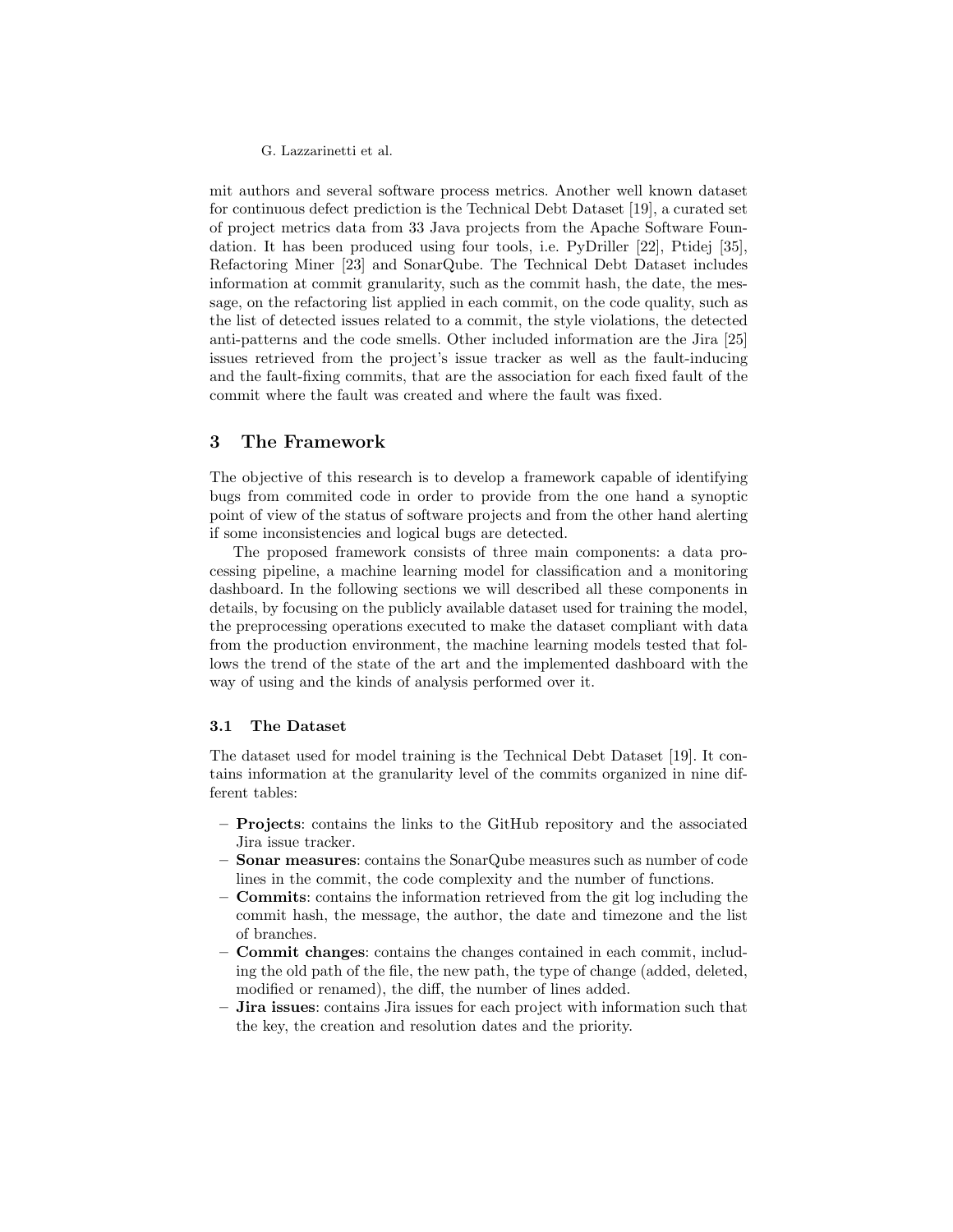#### A Framework for Continuous Defect Prediction



Fig. 1. List of the features with their correlation with dataset label.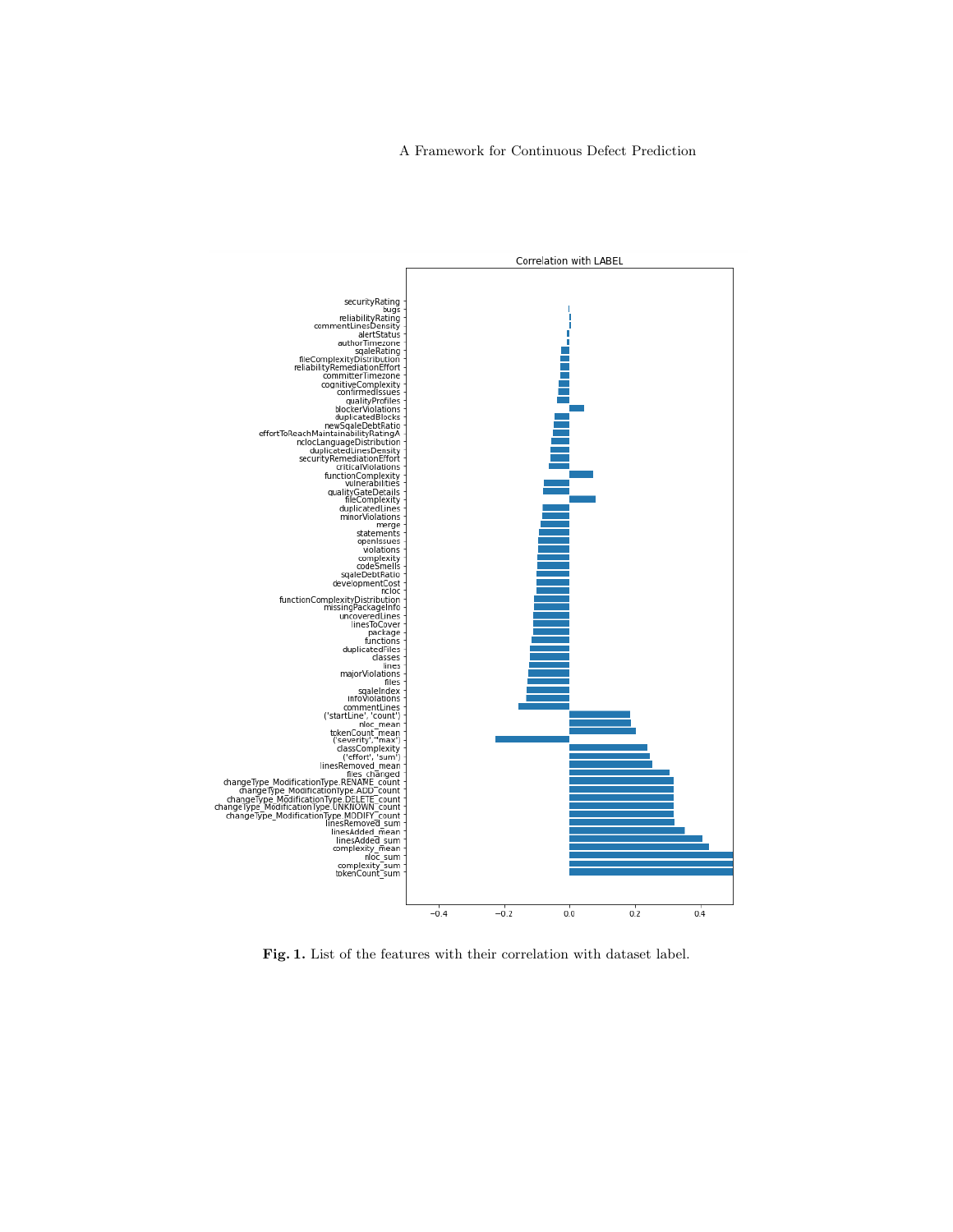- G. Lazzarinetti et al.
- Fault inducing commits: reports the results from the execution of the SZZ [21] algorithm.
- Refactoring miner: contains the list of refactoring activities applied in the repository. The table contains the project, commit hash, the type of refactoring applied and the associated details.
- Sonar issues: contains the list of SonarQube issues such that the antipatterns and the code smess.
- Sonar rules: contains the list of rules monitored by SonarQube.

Since the real case production environment slightly differs from the aforementioned dataset due to some constraints imposed by CI/CD tools, that impose us to have data aggregated at push granularity instead of commit granularity, the Technical Debt Dataset has first been processed and synthetically modified to match the push granularity by aggregating subsequent commits with windows of varying lengths between 1 and 5. Aggregation of numerical features has been executed in some cases by averaging the numerical values while in other cases selecting only the min/max values, depending on the meaning of the feature in the context of software development.

In addition, dataset features have undergone a selection process that involves studying the correlation between each feature with respect to the dataset label, as shown in Figure 1. The process consisted of a Recursive Feature Elimination  $(RFE)$  [20] technique with an empirically chosen cutoff threshold on the  $F1-score$ drop. This allows us to reduce the dimensionality of data by only keeping those features valuable to the model.

| Feature name     | Description                               | <b>Aggregation Source</b> |           |
|------------------|-------------------------------------------|---------------------------|-----------|
| token count      | Token count of functions                  | sum, mean                 | PyDriller |
| complexity       | Cyclomatic complexity                     | sum                       | PyDriller |
| nloc             | Lines of code of the file                 | sum, mean                 | PyDriller |
| lines added      | Number of lines added                     | sum, mean                 | PyDriller |
| lines removed    | Number of lines removed                   | sum, mean                 | PyDriller |
|                  | modification type Type of changed applied | count                     | PyDriller |
|                  | (modify, delete, add, rename)             |                           |           |
| files changed    | Number of modified files                  | count                     | PyDriller |
| $\text{effort}$  | Time needed to solve the issues           | sum                       | SonarQube |
| class complexity | Complexity of classes in commits count    |                           | SonarQube |
| severity         | Severity level of the issues              | max                       | SonarQube |

Table 1. Detail of selected features

The final set of features selected for training is described in Table 1. The FRE process allowed us to select only 18 features. in Table 1 we can see the feature name, the description, the aggregations and the source. Each feature is considered once per each aggregation, thus, as an example, the "token count" feature is considered twice, both as sum of token count of each commit and as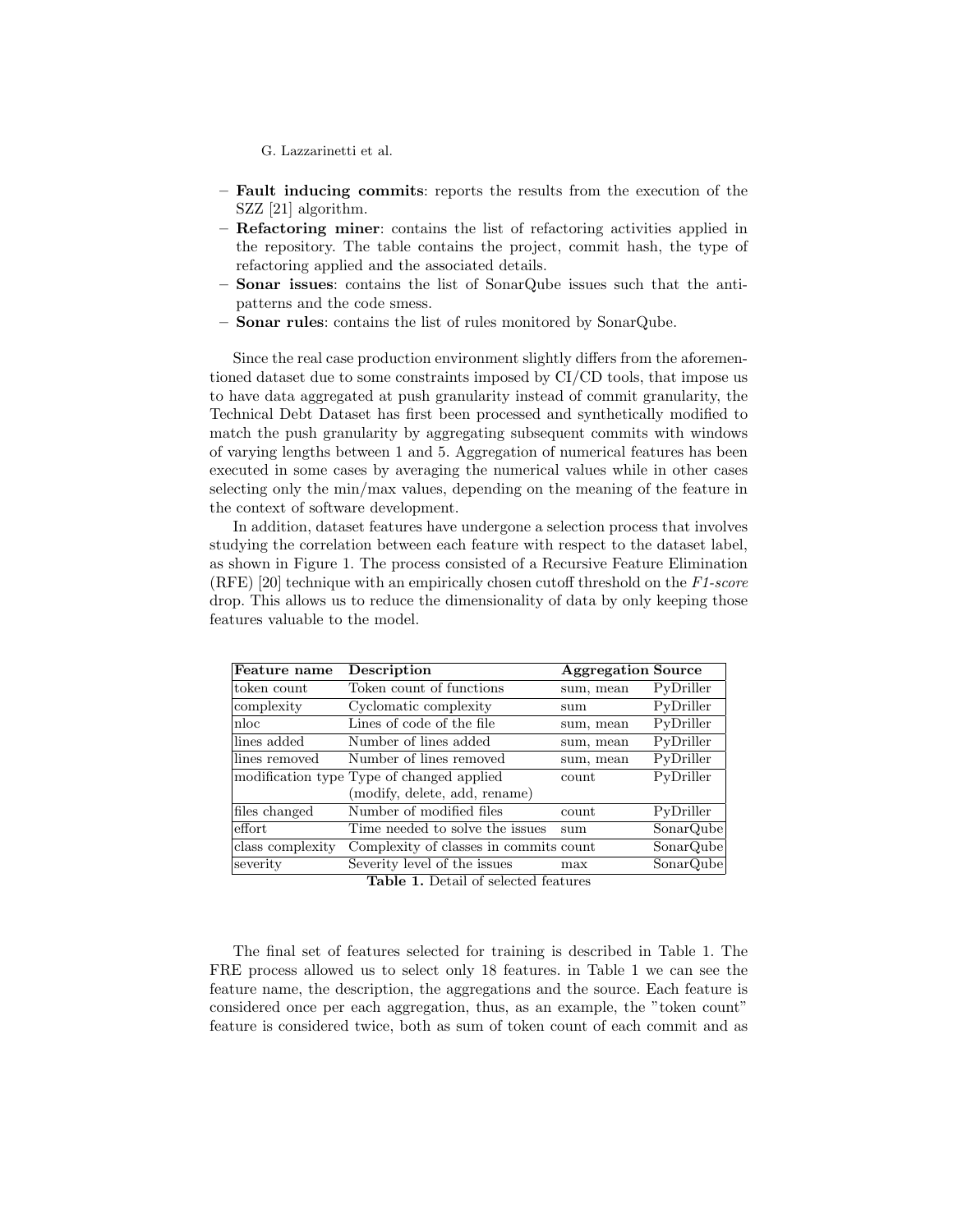#### A Framework for Continuous Defect Prediction

mean of token count of each commit. Moreover, the feature "modification type", given its categorical nature, is considered as a unique feature for each category it can assume (modify, delete, unknown, add, rename).

#### 3.2 The Models

The models chosen for continuous defect prediction are the ones mostly used in scientific research, such as in [14, 17]. In particular, we tested RF and ANN. To test the performance of the two models we split the dataset into train and test sets, with the 80/20 ratio rule.

As far as RF is concerned, its hyperparameters have been identified by means of grid search optimization over a 5-fold cross validation, that resulted in the following selection:

- Bootstrap: yes
- Criterion: gini
- Number of Estimators: 250
- Minimum number of samples for splitting: 3

The overall performance on the test set are shown in Table 2.

|          | <b>Class Precision Recall F1-score support</b> |      |      |    |
|----------|------------------------------------------------|------|------|----|
| $\Omega$ | 0.92                                           | 0.91 | 0.91 | 76 |
|          | 0.89                                           | 0.90 | 0.90 | 63 |
|          | <b>Table 2.</b> Performance of Random Forest   |      |      |    |

Where the *True Negatives (TN)* are 57 and the *True Positives (TP)* are 69 whereas the *False Positives (FP)* are 7 and the *False Negatives (FN)* are 6.

The other model tested is a Dense Neural Network (DNN), a particular case of the ANN, trained for binary classification. Its hyperparameters have been identified by means of grid search optimization over a 5-fold cross validation and early stopping criterion to avoid overfitting and select the number of epochs, that resulted in the following selection:

- Optimizer: Adam
- Learning rate: 0.01
- Number of epochs: 5
- Loss function: Categorical Cross Entropy
- Accuracy metrics: Accuracy

The network architecture is composed of a dense layer with an output dimension equal to 64 and 1344 parameters, a dropout layer and a final dense layer with an output dimension equal to 2 and 130 parameters. Performance of the DNN model on the test set is shown in Table 3.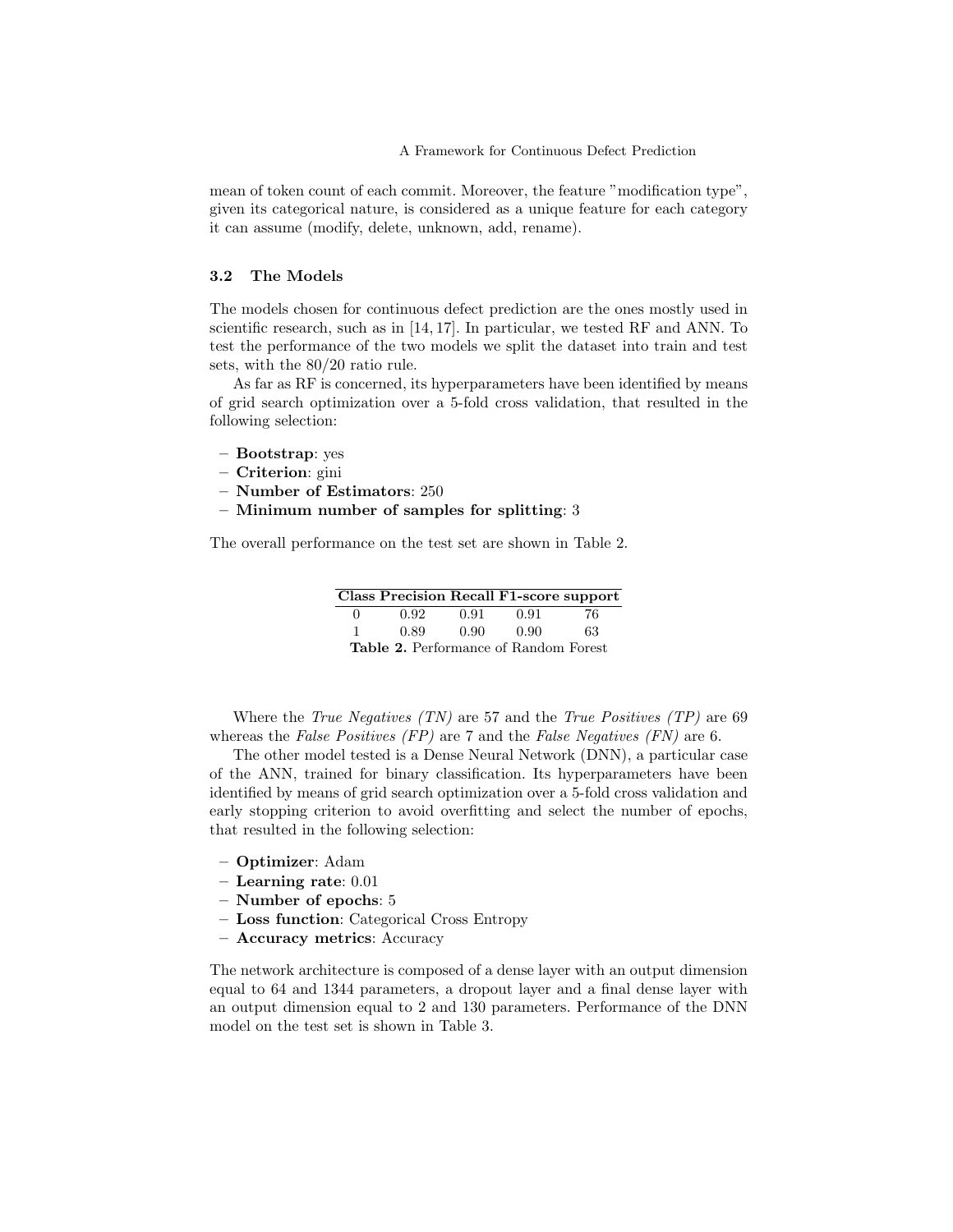|          | Class Precision Recall F1-score support             |      |      |    |
|----------|-----------------------------------------------------|------|------|----|
| $\Omega$ | 0.90                                                | 0.71 | 0.79 | 76 |
| 1.       | 0.72                                                | 0.91 | 0.81 | 63 |
|          | <b>Table 3.</b> Performance of Dense Neural Network |      |      |    |

Where the *True Negatives (TN)* are 53 and the *True Positives (TP)* are 58 whereas the *False Positives (FP)* are 22 and the *False Negatives (FN)* are 6.

As shown above, performance of the RF is better than the one of the DNN, especially when comparing the precision and the recall metrics of the positive class. Indeed, the RF model outperforms the DNN when considering all the metrics.

### 3.3 The Monitoring Dashboard

According to the results of the trained classifiers, the RF model has been deployed and used in a production environment. In order to visualize the predictions of the model and keep track of all the operations performed in the different software projects, each project has been connected to the model and results have been recorded in a database to be visualized. Thus, a monitoring dashboard have been designed to easily read the results of the analysis. Given the high number of data collected daily, we include in the dashboard distributions and time series plots, in order to give a synoptic point of view of the software projects' status.

In details, the dashboard firstly includes some global metrics that resume the operations performed in the different code repositories over which the extraction and prediction algorithms have been connected. In particular the global metrics included are:

- Number of commits: total number of commits analyzed by the system.
- Lines added : number of code lines added in the analyzed commits.
- Lines removed: number of code lines removed in the analyzed commits.
- Files changed: number of files modified in the analyzed commits.
- Total bugs: number of bugs identified by the machine learning algorithm in the analyzed commits.

The dashboard also includes a detailed tables that contains some references useful to reconstruct the history of each commit, such as the username, the branch name, the Jenkins job name, the commit hash, the critical violations and the bugs detected by SonarQube. All these informations are correlated with the model prediction, so that it is easy when the model detect a bug to identify the project, the branch and the authors of the interested commit.

Then, with a pie chart it is possible to easily understand the percentage of commits with a possible bug and with a time series chart it is possible to see the trend of detected bug together with some other important features, such as number of lines added, number of files changed and number of lines removed.

Finally, the dashboard gives the user the possibility to filter the content in order to reduce the number of visualized data and change the dimensions of the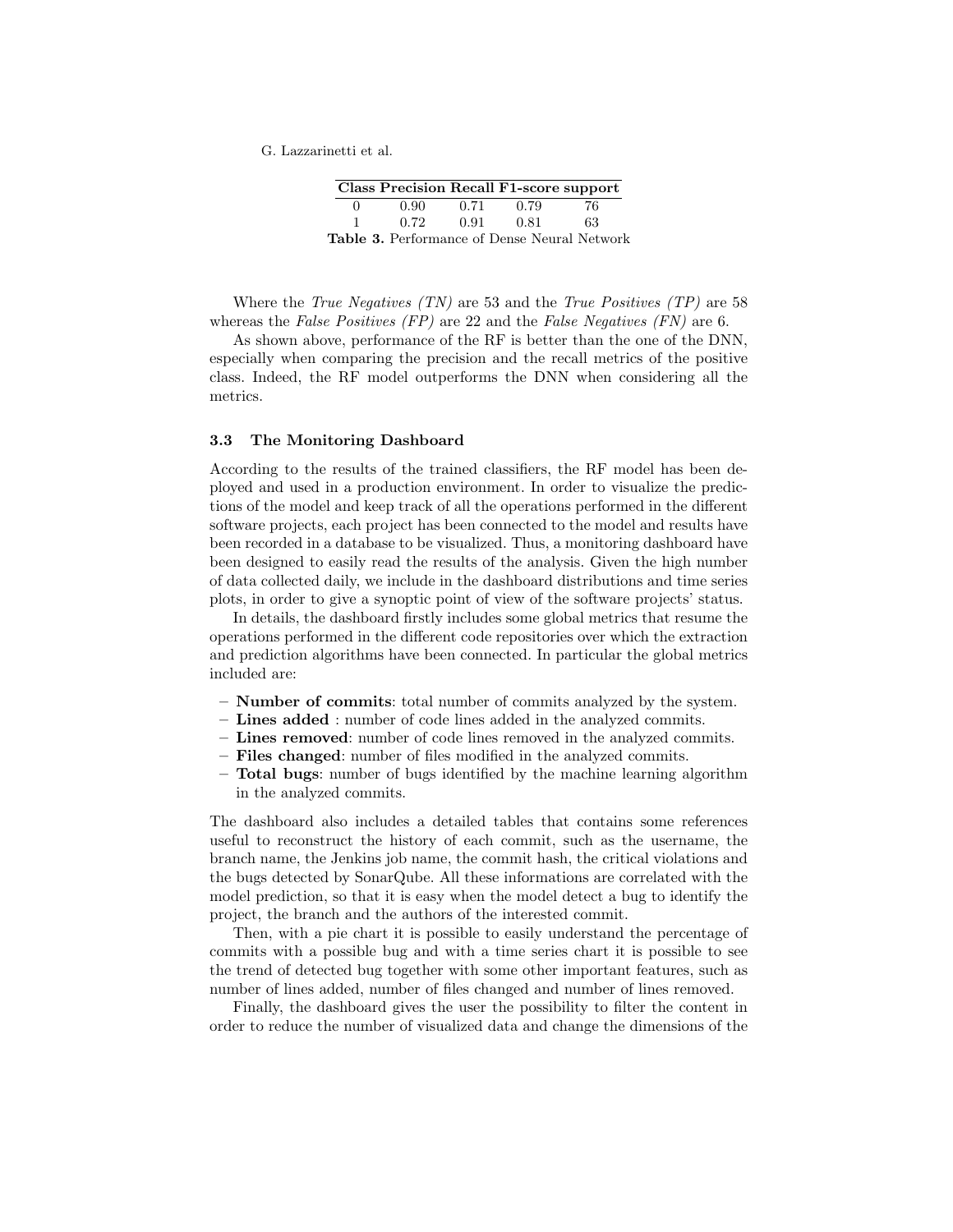analysis. The available filters are based on date range, name of the repository, branch name, Jenkins job name, username and model prediction. In this way, all the charts and metrics previously described can be recomputed with specific filters, thus deeply exploring each project according to different dimensions.

The developed dashboard has not given only the possibility to detect bugs in real time, but also the chance to evaluate the quality of the software projects. Indeed, thanks to the different charts and filters, it has been possible to identify projects or branches with more bugs, which generally means that are more complex projects/branches or projects/branches for which the requirements are not well defined. Moreover, it has been possible to monitor also the resources that contribute to software projects. As an example, it has been possible to identify resources that usually do not commit frequently, but only in case of large changes or improvements in team's code quality.

### 4 Infrastructural considerations

To conclude, we present some considerations related to the infrastructure that we set-up to serve the proposed framework.

We deployed the services using Google Cloud Platform [26] infrastructure. As depicted in Figure 2, the proposed framework requires to retrieve data both from GitHub and SonarQube that is analysed by means of a Python [27] script for PyDriller data retrieval and processing operations described in Section 3.1. When data is uploaded on Google Cloud Storage [28], it triggers a Cloud Function [29] that invokes Google Vertex AI Prediction [30] service for model predictions. The results are then saved to Google BigQuery [31] and made available for visualization by means of a Data Studio [32] dashboard.

### 5 Conclusions

The goal of this research was that of defining a framework to detect bugs in software projects' commits in a change-level defect prediction scenario. In order to define such framework, we firstly analyzed the state of the art for machine learning algorithms applied to support CI/CD operations, with a focus on continuous defect prediction. The analysis of the state of the art allowed us to define the main machine learning approach to defect prediction, the main publicly available datasets and some related works. Thus, we selected an approach and a public dataset that fit our needs to create the aforementioned framework. However, differently from the related works that focus on processing the logs of CI tools, given the constraints set by CI/CD tools used in our production environments, we needed to preprocess the dataset to consider an agglomerations of record based on subsequent commits. Then, we designed and tested two models: a RF and a DNN both with grid search over 5-fold cross validation for hyperparameters optimization and early stopping for DNN. Experimental results showed that, on the preprocessed dataset, RF outperformed DNN, with an average F1-score over the positive class of 0.91 against 0.81. Thus, we define a Google Cloud based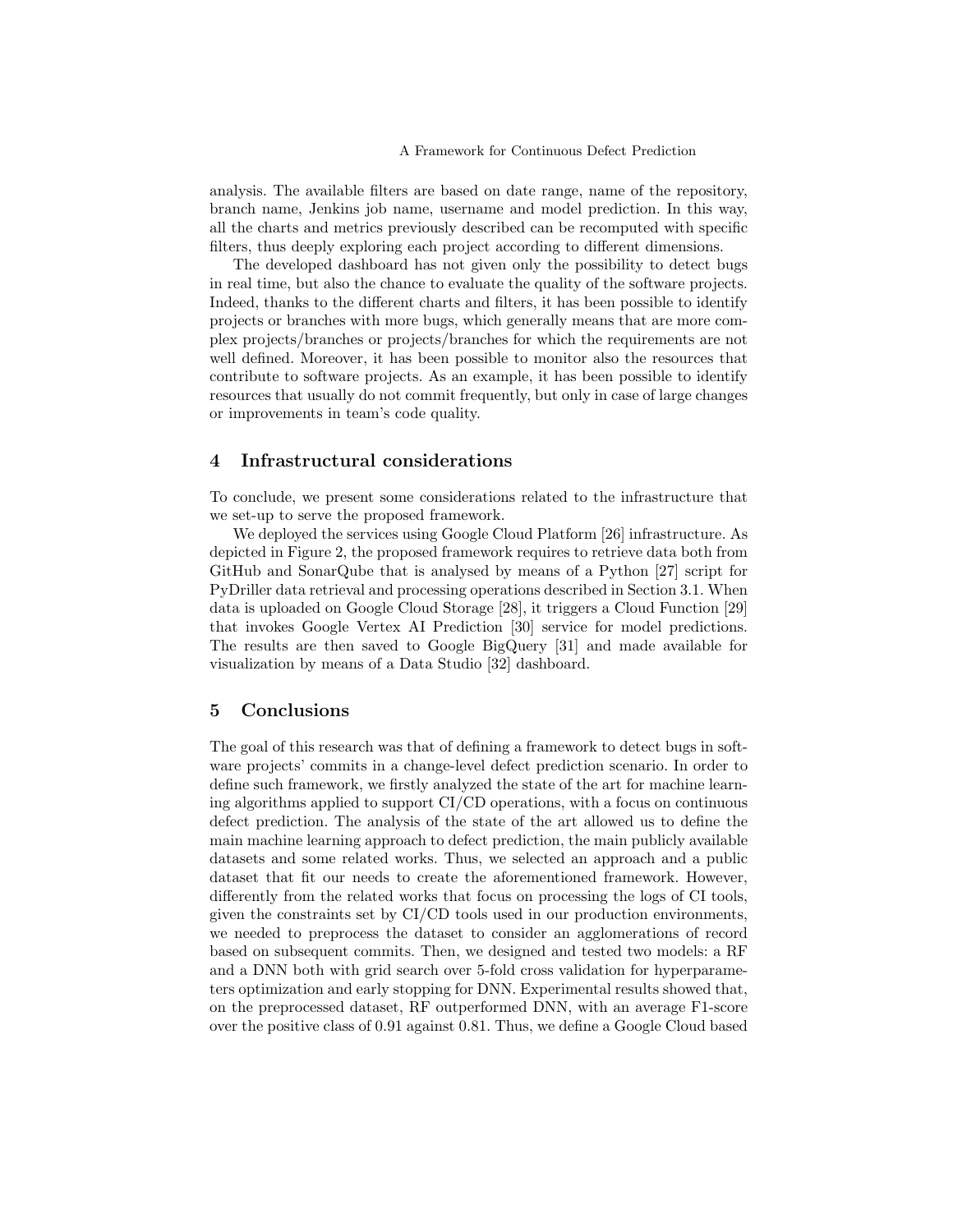G. Lazzarinetti et al.



Fig. 2. Architecture of the proposed framework.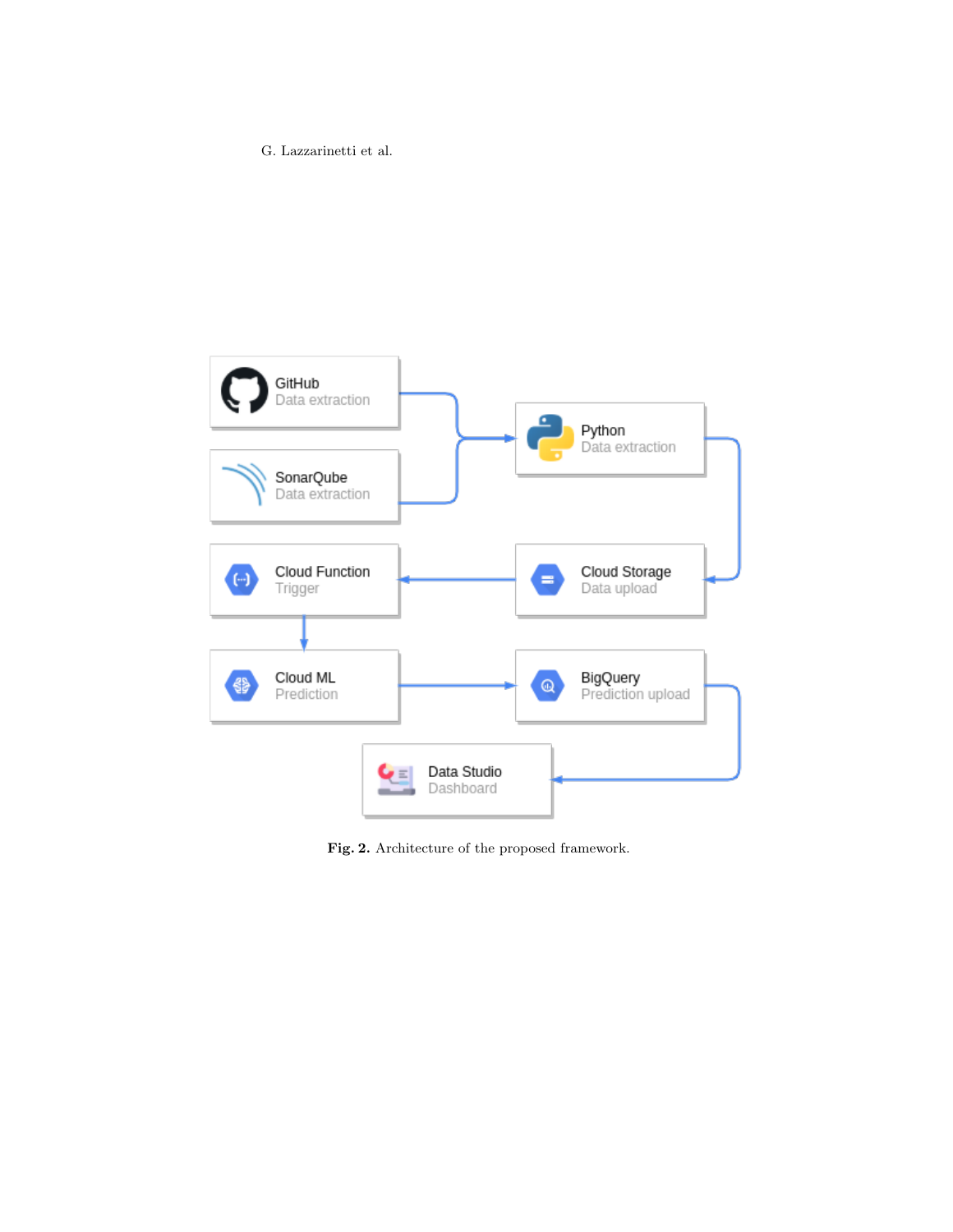architecture to host our framework for real time monitoring, that allowed to link different software projects to the RF model and register all the logs produced in order to visualize the results. We also design a monitoring dashboard, that allowed us to derive important insights and evaluate software quality.

The developed framework is extremely useful, especially thanks to the synoptic point of view that provides, however some enhancements can be performed. As an example, some future developments could involve the augmentation of the features with user-specific information to make the model learning userpatterns. Other future developments are related to a posterior analysis of the machine learning models. Indeed, we couldn't train a model on a real dataset and a manual analysis of the results showed that this is the reason why the model produces some false positive. Thus, validating the results of the models and retrain the model with a real dataset could enhance the model's performance and allow for a better usage of the framework.

# References

- 1. Ebert, C., Gallardo, G., Hernantes, J., Serrano, N.: DevOps. IEEE Software, 33(3), 94–100 (2016)
- 2. Virmani, M.: Understanding DevOps & bridging the gap from continuous integration to continuous delivery. In: Fifth international conference on the innovative computing technology (INTECH 2015), pp.78–82. IEEE, Galcia (2015)
- 3. Madeyski, L., Kawalerowicz, M.: Continuous defect prediction: the idea and a related dataset. In: 2017 IEEE/ACM 14th International Conference on Mining Software Repositories (MSR), pp. 515-518. IEEE, Buenos Aires (2017)
- 4. Nogueira, A. F., Ribeiro, J. C., Zenha-Rela, M. A., Craske, A.: Improving la redoute's ci/cd pipeline and devops processes by applying machine learning techniques. In: 2018 11th international conference on the quality of information and communications technology (QUATIC), pp. 282–286. IEEE, Coimbra (2018)
- 5. D'Ambros, M., Lanza, M., Robbe, R.: An Extensive Comparison of Bug Prediction Approaches. In: Proceedings of 7 th IEEE Working Conference on Mining Software Repositories, pp. 31–41. IEEE, Cape Town (2010)
- 6. Gyimothy, T., Ferenc, R., Siket, I.: Empirical Validation Of Object-Oriented Metrics on Open Source Software for Fault Prediction. IEEE Transactions on Software Engineering 31(10), 897–910 (2005)
- 7. Hassan, A.: Predicting Faults Using the Complexity of Code Changes. In: Proceedings of the 31 st International Conference on Software Engineering, pp. 78–88. IEEE, Vancouver (2009)
- 8. Hassan, A., Holt, R.: The Top Ten List: Dynamic Fault Prediction. In: Proceedings of the 21st IEEE International Conference on Software Maintenance, pp. 263–272. IEEE, Budapest (2005)
- 9. Madeyski, L., Jureczko M.: Which Process Metrics Can Significantly Improve Defect Prediction Models? An Empirical Study. Software Quality Journal 23(3), 393–422 (2015)
- 10. Kamei, Y., Shihab,E., Adams, B., Hassan, A. E., Mockus, A., Sinha, A., Ubayashi, N.: A large-scale empirical study of just-in-time quality assurance. TSE 39(6), 757– 773 (2013)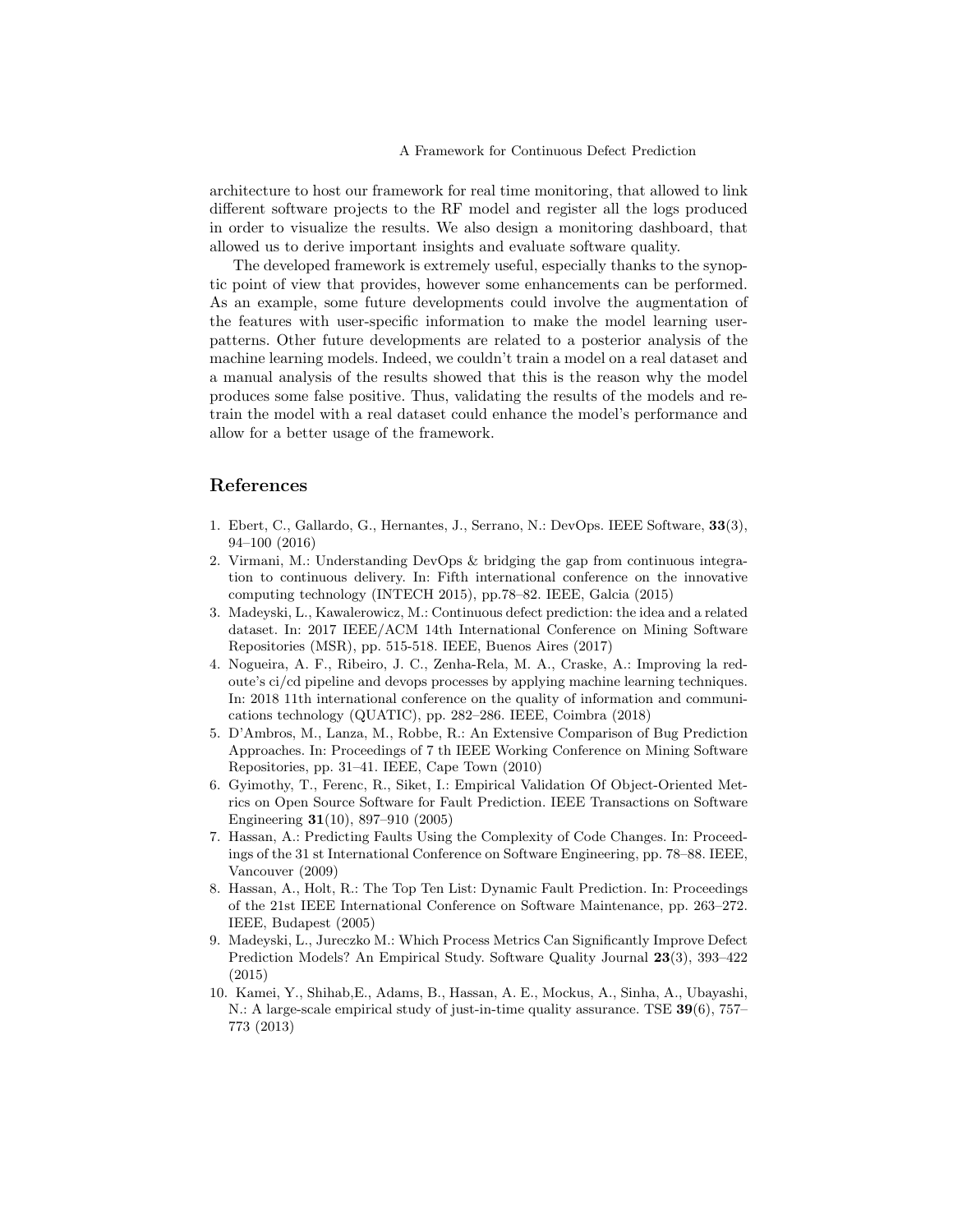- 11. Madeyski, L., Kawalerowicz, M.: Continuous defect prediction: the idea and a related dataset. In: 2017 IEEE/ACM 14th International Conference on Mining Software Repositories (MSR), pp. 515–518. IEEE, Buenos Aires (2017)
- 12. Alnor, N., Khleel, A., Neh´ez, K.: Comprehensive Study on Machine Learning Techniques for Software Bug Prediction. International Journal of Advanced Computer Science and Applications  $12(8)$ ,  $(2021)$
- 13. Yang, X., Lo, D., Xia, X., Zhang, Y., Sun, J.: Deep learning for just-in-time defect prediction. In: 2015 IEEE International Conference on Software Quality, Reliability and Security, pp. 17–26. IEEE, Vancouver (2015)
- 14. Li, Y., Wang, S., Nguyen, T. N., Nguyen, S. V.: Improving bug detection via context-based code representation learning and attentionbased neural networks. In: Proceedings of the ACM on Programming Languages, pp. 1–30. Association for Computing Machinery, New York (2019)
- 15. Hammouri, A., Hammad, M., Alnabhan, M., Alsarayrah, F.: Software bug prediction using machine learning approach. International Journal of Advanced Computer Science and Applications  $9(2)$ , 78–83 (2018)
- 16. Pandey, S. K., Mishra, R. B., Triphathi, A. K.: Software bug prediction prototype using Bayesian network classifier: A comprehensive model. Procedia Computer Science 132, 1412–1421 (2018)
- 17. Uqaili, I. U. N., Ahsan, S. N.: Machine learning based prediction of complex bugs in source code. The International Arab Journal of Information Technology  $17(1)$ , 26–37 (2020)
- 18. Islam, M. J., Pan, P., Nguyen, G., Rajan, H.: A comprehensive study on deep learning bug characteristics. In: Proceedings of the 2019 27th ACM Joint Meeting on European Software Engineering Conference and Symposium on the Foundations of Software Engineering, pp. 1–11. Association for Computing Machinery, Tallin (2019)
- 19. Lenarduzzi, V., Saarimaki, N., Taibi, D.: The Technical Debt Dataset. In: Proceedings of the Fifteenth International Conference on Predictive Models and Data Analytics in Software Engineering, pp. 1–2. Association for Computing Machinery, New York (2019)
- 20. Guyon, I., Weston, J., Barnhill, S.,Vapnik, V.: Gene Selection for Cancer Classification using Support Vector Machines. Machine Learning 46, 389–422 (2002)
- 21. Pellegrini, L., Lenarduzzi, V., Taibi, D.: OpenSZZ: A Free, Open-Source, Web-Accessible Implementation of the SZZ Algorithm. In: Proceedings of the 28th international conference on program comprehension, pp. 446–450. Association for Computing Machinery, New York (2020)
- 22. Spadini, D., Aniche, M., Bacchelli, A.: PyDriller: Python Framework for Mining Software Repositories. In: Joint European Software Engineering Conference and Symposium on the Foundations of Software Engineering (ESEC/FSE), pp. 908– 911. Association for Computing Machinery, New York (2018)
- 23. Tsantalis, N., Mansouri, M., Eshkevari, L. M., Mazinanian, D., Dig, D.: Accurate and Efficient Refactoring Detection in Commit History. In: Proceedings of the 40th International Conference on Software Engineering (ICSE '18), pp. 483–494. Association of Computing Machinery, New York,(2018)
- 24. GitHub Homepage, https://github.com/. Last accessed 30 Sep 2021
- 25. Jira Homepage, https://www.atlassian.com/it/software/jira. Last accessed 30 Sep 2021
- 26. Google Cloud Platform Homepage, https://cloud.google.com. Last accessed 30 Sep 2021